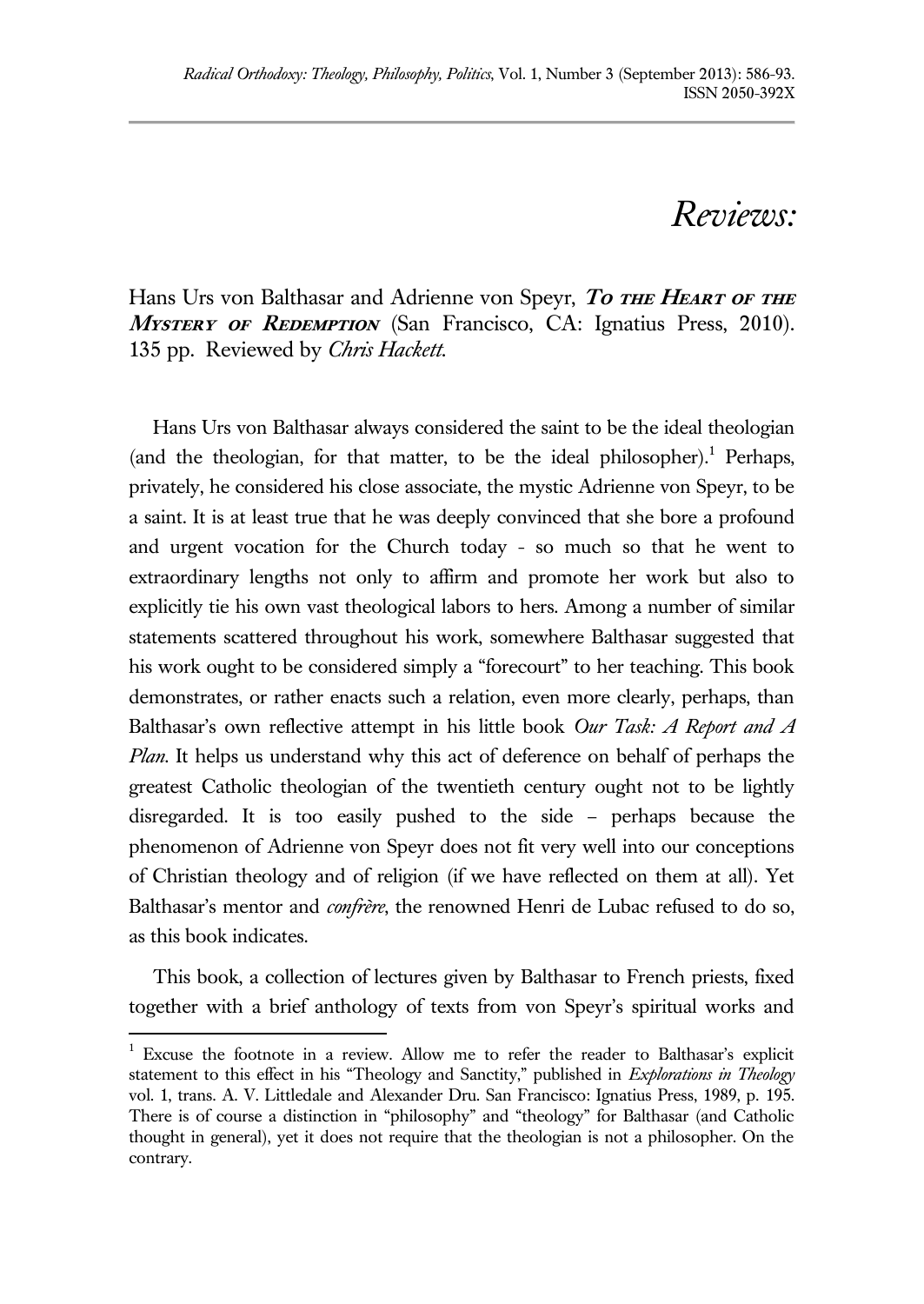commentaries on the Passion, was first published at de Lubac's initiative in 1980 as *Au cœur de mystère rédempteur* (of which a second edition appeared in 2005). The text published by Ignatius Press wisely includes de Lubac's original preface, which, though brief, sparkles with theological acumen. In order to introduce the reader to Balthasar's synthetic style, de Lubac, in a few swift sentences, programmatically affirms the integral relation of a theology of the Cross with the Eucharistic (and therefore ecclesial) structure of Christian faith: the more central we consider the Cross to be to Christianity, the more *radically Eucharistic* will our faith be, sine qua non. Jesus himself provided the hermeneutic, de Lubac points out, when, on the night he was betrayed, he gave the *verba*, the "words of institution," thus offering a definitive interpretive key to his Passion. It is interesting to see de Lubac's well-known *Corpus Mysticum* thesis, according to which the Eucharist, as mystical body, founds the Church as the Body of Christ, offered implicitly here as the starting point for an *all the more radical* "theology of the Cross." Balthasar and von Speyr's elaborations, though disparate in style, converge in the direction that de Lubac points. One can see manifest here the deep conversation with the Reformation that always marked Balthasar's work and Vatican II Catholicism more generally. The brilliance of de Lubac's brief preface shows yet again that the most adequate "dialogue" with Protestant thought is so often surprisingly achieved by means of a direct *ressourcement* of the Tradition itself.

Balthasar's two conferences attempt to rediscover the centrality of the Cross to Catholic spirituality, mission and identity. The fundamental question that drives his reflections is a uniquely modern one: how can the Cross, where one somehow "died for all" (2 Cor. 5), be made intelligible and spiritually meaningful to contemporary people? How can we, today, return to the heart of the mystery of redemption? In order to make the fullest approach, Balthasar takes as a starting point Thomas' four-fold categorization of the rich phenomenon of the Cross: sacrifice, atonement, satisfaction and merit. Yet he reorients these traditional loci around a new center, swiftly and masterfully reinterpreting them in its light. Balthasar sees the salvation wrought by the Cross primarily as the revelation and communication to men of a divine suffering that is (against the worst of modern theology) much more than mere divine "solidarity" with us in our suffering, but rather the *embrace* of our suffering by God which carries it into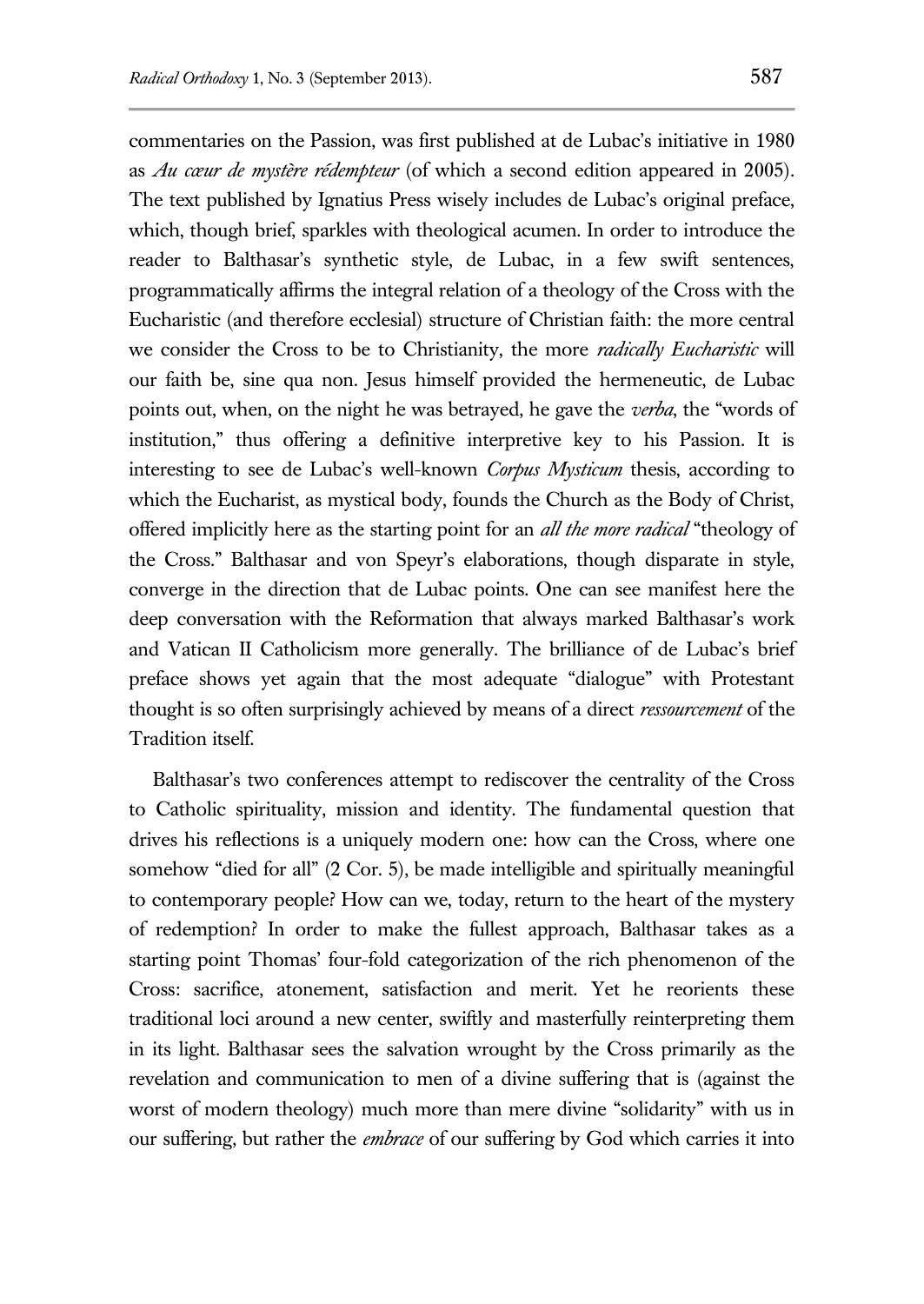the heart of his own life. In this way is the divine life itself opened to humanity in the midst of its suffering which is thereby transfigured into divine life-giving love. This revelation – through the Cross as God's response to sin – of the interior "wound" that defines God's life as absolute love, is not only thoroughly indebted to Adrienne von Speyr's mystical theology but also to Russian sophiology as developed by Sergei Bulgakov. The convergence of these two influences on Balthasar ought to be more thoroughly investigated.

It is interesting that in these brief reflections Balthasar, in deference (yet again) to Protestant thought in general, undervalues the concept of sacrifice (along with, for that matter, the "embarrassing" notion of divine wrath, which is hardly undervalued in the New Testament). Despite his best intentions, Balthasar does not yet give full scope to these more problematic (and most central) elements of biblical and traditional reflection on the Cross. He still seems to conceive them as simply unintelligible or at least incredible to "modern man." Therefore they become virtually exempted from the Church's proclamation, "mythological" elements of the biblical traditions that can today only be, at best, relegated to the margins. Such a Bultmannian non sequitur seems to me to be *so 60s* – and from our vantage today rather premature. And here, as an aside, we have located what may be the one great problem endemic to twentieth century theology in general and which is, finally, I would suggest, a *philosophical* problem: a removing of philosophical enlightenment from its radical origins in revelation, as in the New Testament and the Fathers, and its return to a crude *Logos vom Mythos* conception – such a return is an abandonment of the religious/philosophical revolution of Christianity and thereby a return to a *merely* pagan mode of thought. In making the point, I am being too hard on Balthasar: his "light Bultmannianism" is only loosely bound by such philosophical, if I may say so, modernism. At least Balthasar sees these traditional images as central and irreplaceable aspects of the phenomenon of the Cross. Still, one would do much better here by first listening to Guy Stroumsa from *The End of Sacrifice* in collaboration with Pope Benedict in the second volume of his *Jesus of Nazareth*. The Pope demonstrates that the notions of sacrifice and divine wrath/justice are central concepts to any adequate approach to the biblical material pertinent to the person of Jesus and the significance of his Cross. Yet it is precisely here that Benedict shows that a more avid return to Scripture already achieves a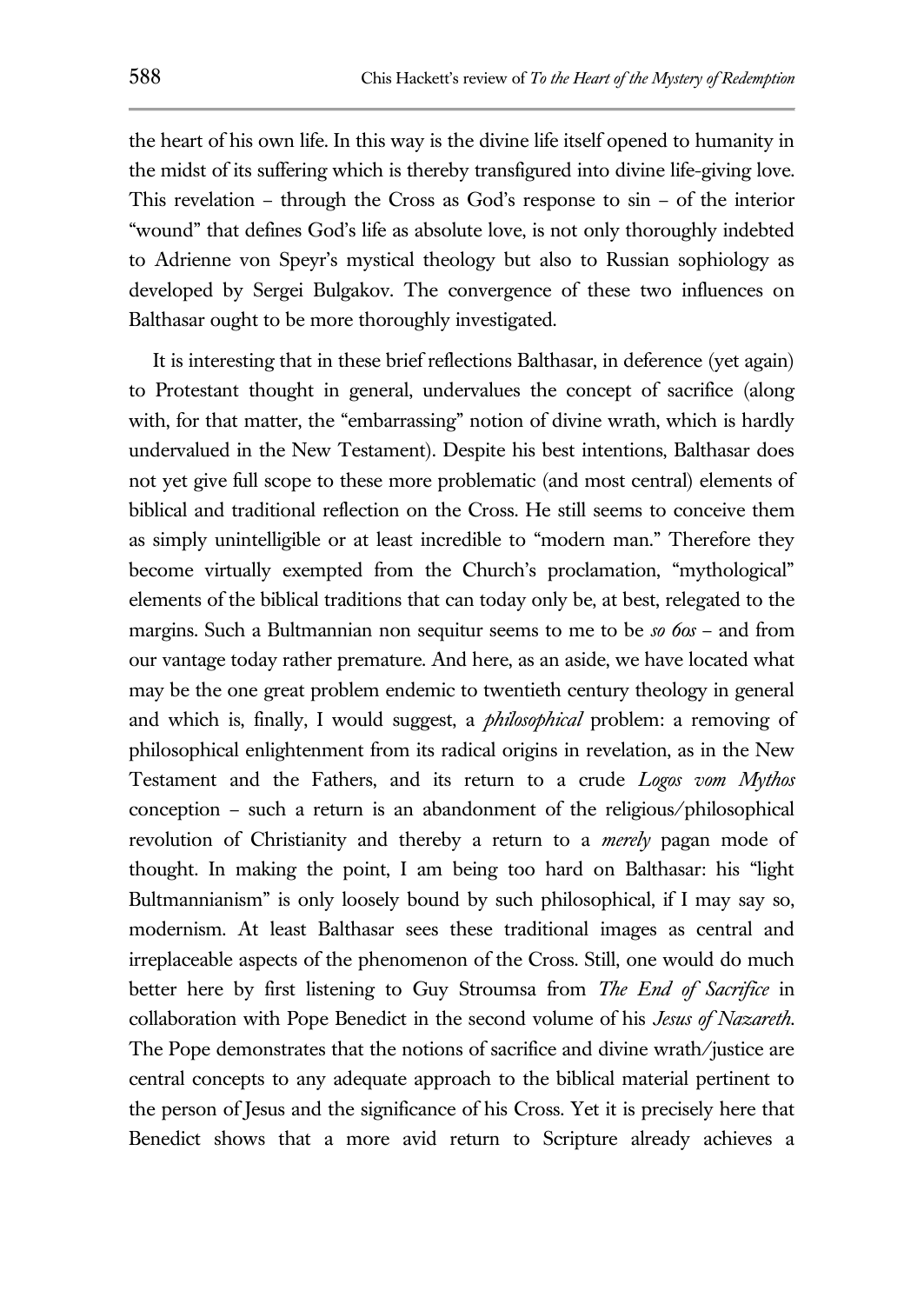"philosophical" purification as much of the mythological elements of the ancient world as of the myths of modern conception. Hence, the transformation, or even "demythologization" (if you like) of sacrifice (and other "mythological" elements of revelation) occurred already in the *philosophical* revolution that transformed the Hellenistic world *through* the Judaism and Christianity of the New Testament age (and of which the patristic age was simply a faithful outworking). The thinking of "modern man" must be assessed in the light of the *original* "enlightenment" of man achieved by the definitive self-revelation of the one true God. This simultaneously *more* biblical and *more* philosophical orientation to the re-presentation of perennial Christian truth to the modern age reveals the limitations of what seems to be a premature genuflection before the narrow *theological* preconceptions of modern philosophy. The best twenty-first century theology will begin here (surely, despite this, on Balthasar's shoulders) along with Benedict XVI, with a definitively "post-modern" philosophical orientation which allows Scripture itself to perform the first critique of *mythos* as much as *logos* (instead of allowing a preconception of what is and is not "modern" first condition our interpretation of the Cross), and therefore takes as philosophically central the revolution for thought achieved by the "awesome and unbloody sacrifice" of the Cross-Eucharist which made the ancient regime of blood sacrifice, Jewish as much as pagan, redundant, as much as it brings – then and now – an a priori conception of philosophical reason under the same judgment. Liturgy, as bearer of revelation through history, radicalizes philosophy as much as it transforms the historical dimension into a more radical bearer of transcendent truth than myth (or a bare *logos* detached from the mythic and thereby ultimately reduced to *merely* human proportions). Such a hermeneutical reorientation of philosophical "enlightenment" onto revelation itself would radicalize the project of patristic *ressourcement* that Balthasar represents without the hasty denigration of key biblical and theological concepts that appears to accommodate modern, secular thinking rather than challenging it at its roots.

The more successful of the conferences is the second, where Balthasar demonstrates how Mariology is fundamental to Christ-centered, Eucharistic, ecclesial – and therefore biblical – Christianity. It is traditional Marian piety, reformed by return to its center, Balthasar boldly asserts, that makes the phrase "sacrifice of the Mass" capable of being properly understood. Mary, the "Mother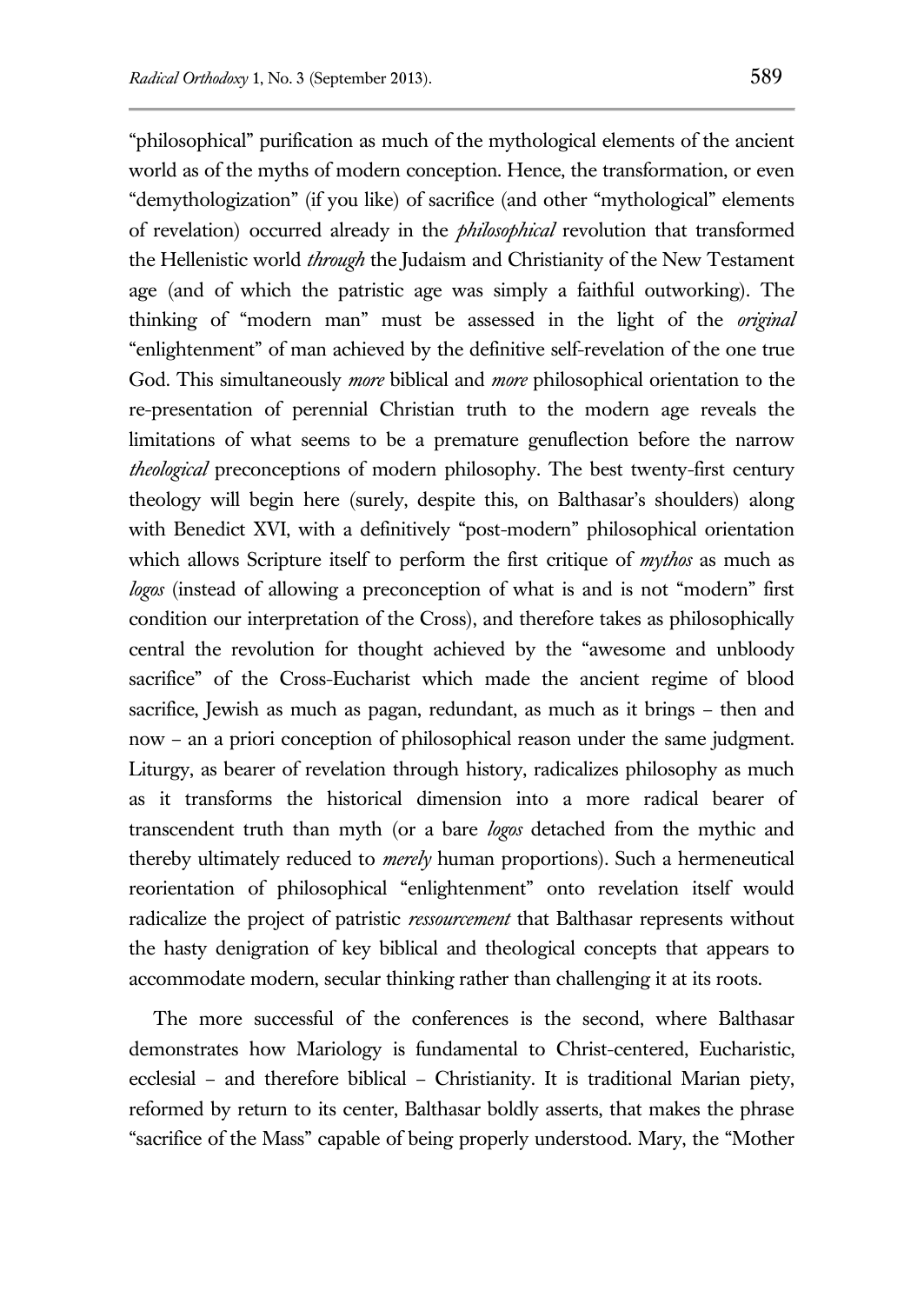of the Crucified" and "icon of the Church," is the Church's "archetype" because her mode of humble "acquiescence" to the death of her Son is the "original form" of participation in the sacrifice of Christ that defines the "ecclesial piety" of Christ's disciples. It is at the foot of the Cross that Mary's initial "fiat," opening human nature to the incarnation of God, paradoxically reaches its apogee. It is the Cross that adequately discloses the act of absolute grace that properly grounds her "co-redemptive" act of pure human obedience, and therefore finally, her immaculate conception, ex post facto. In an all too brief comment in his postscript (which alone already makes it valuable), Jacques Servais, the current director of the Casa Balthasar in Rome, in the midst of a discussion of merit in Thomas Aquinas' theology of redemption, implicitly widens the discussion of grace that Balthasar finds at the heart of Mariology and (if I may) strikes upon a point of convergence between the Bible's notion of covenant and de Lubac's thesis regarding the supernatural. According to Servais, the "principle of collaboration" at the heart of the Bible's notion of grace requires that merit before God is rooted in an order of justice (graciously) pre-established by God, which alone confers on the creature a "right" to beatitude. This "order of justice," at once lying at the heart of the creation *and* of God's free relation to humanity in sacred history, ought to be familiar to anyone who has studied the role of Ancient Near Eastern suzerain-vassal treaties at the heart of the earliest biblical traditions, especially insofar as they fundamentally inform the cosmic and historical repetitions of the exodus in the creation cycle and narratives of the patriarchs, respectively (and which the ultimate exodus of the new Joshua is a final recapitulation). Servais points out how clearly the Thomist notion of merit by supernatural infusion of grace articulates the Bible's vision of "noncompetitive" (to use Kathy Tanner's language) relation between divine grace and human action. The biblical origin of this link between medieval notions of merit and the biblical concept of the covenant of course collaborates well with the research of Gary Anderson on the centrality of economic metaphors in the Bible's theologies of redemption in his still under recognized, *Sin: A History*.

The fragmented character of the book risks an awkward presentation, and the reader cannot help but be aware of it. Yet the intellectually/spiritually astute ought not to care that much, however. Even beyond the indications already given, this little text is enthralling. And not only because of the rich, surprising,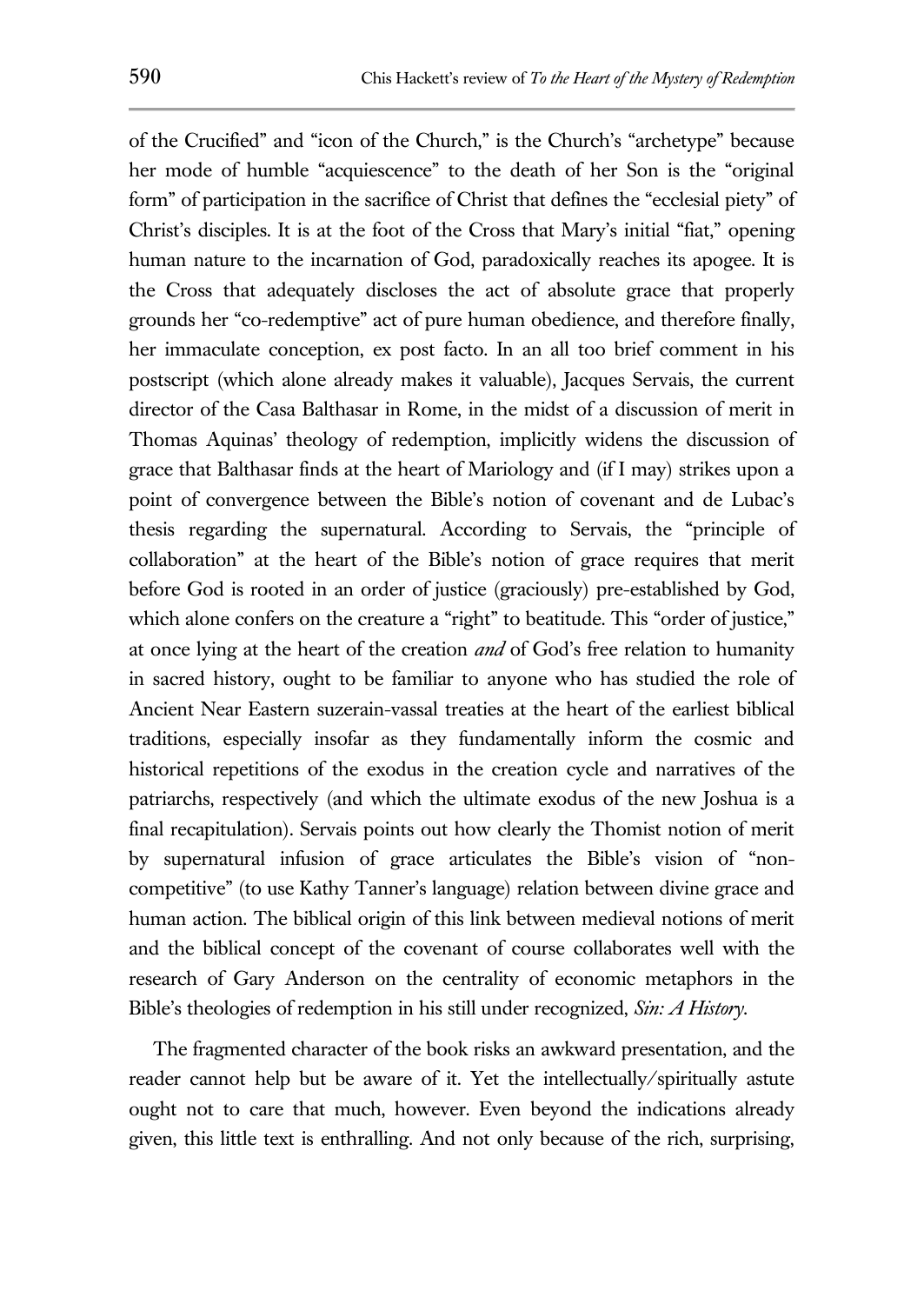manifold orthodoxy that it manifests, so compelling nowadays to more than *Communio* circles. True, Balthasar's lectures are so brief and undeveloped that they can only be taken as the barest of sketches requiring much imaginative work to even begin to fill out. This could be a source of frustration for the reader, although it is classic Balthasar. His curt responses to questions posed by the audience of priests are sometimes almost as difficult to comprehend as the questions – they bewilder as much as they entertain. These questions in particular show how confusing the post-conciliar period really was for theology. Of much interest, yet this time for its theological acumen, buried deep within the "Answers to Questions" of the second conference, is a remarkable statement by Orthodox priest and theologian, Fr. Boris Bobrinskoy (author, of course, of the superior *The Mystery of the Trinity*, and still to this day professor of dogmatics at the celebrated St. Sergius Institute in Paris) on the pneumatological pertinence of Mariology. The historical interest of such a statement, along with Balthasar's response, is matched perhaps by its continued ecumenical import.

Yet it is von Speyr's reflections, which make up the third part of the text, entitled "Flashes of the Passion," that are most noteworthy. These fragments from her work, originally selected by Balthasar, not only disarmingly confront the reader with the breath of an authentic spirituality, like a burst of wind out of nowhere, but also evince startling theological depth. This, I must say, surprised me, for I have always previously been simply unable to see what Balthasar saw in her thought, even after reading her *The World of Prayer* and the first volume of *The Book of All Saints* as well as the fifth volume of Balthasar's *Theo-Drama*, whole chapters of which are hardly more than strings of quotations from von Speyr. The texts collected within the little anthology here struck me at least as somehow different; perhaps because it was late Lent when I first read them, and perhaps it is that here one can most easily enter into the heart of her radically *cruciform* spirituality, which seems to become the key by which her constellation of ideas emerges in synthetic fashion. In these very brief fragments on the Passion the entire landscape of her thought is repeatedly lit up: one sees a Trinitarian mysticism – a mysticism that is somehow simultaneously ecclesial (where the biblical narrative is hermeneutically peeled back to disclose institutional, sacramental and liturgical realities that form a sort of cosmic substructure to the soul's dramatic relation to God) and psychological (concerned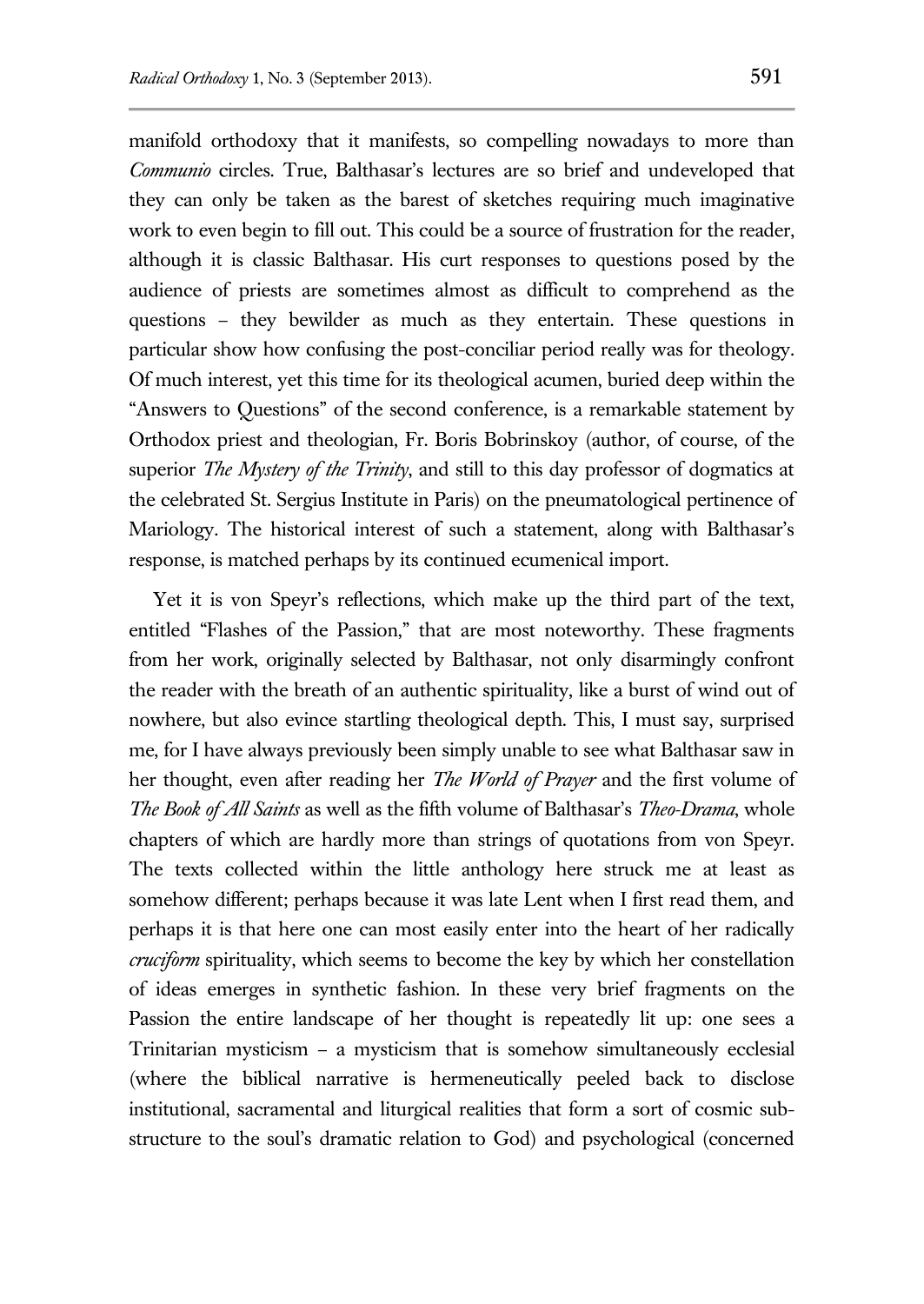with "states" or attitudes of the heart as most fundamental) – rise up astonishingly fresh again from its *fons et origo* in the Cross.

Many thinkers today have no idea what to do with Adrienne von Speyr, and many still perhaps, for some reason or another, find her distasteful – but these "flashes of the passion" encourage the reader to set all that to the side. Ignore whatever unsettles you about her and read these "flashes" as a profound passageway into that Mystery that enacts the world's redemption. As de Lubac says in his preface, we all (even theologians) are "called to enter" into the heart of this Mystery and "there is no better initiation into this mystery than the experience received from the mystics, who" he says, rightly, "are no more lacking to the present generation than to earlier ones." Such an entrance is precisely what Balthasar never ceased to attempt to prepare us for in his works.

It is interesting that von Speyr's German texts were translated into French by the notable figures, Fr. Georges Chantraines (until his recent death the executor of de Lubac's intellectual estate) and the prominent French philosopher Rémi Brague, whose frank and lucid works continue to steadily appear in English translation. All of this is well documented in Servais' brief foreword.

As mentioned above, the volume is finished by a long postscript by Servais on the basic elements of the Thomistic theology of the Cross that Balthasar sought to re-launch in the conferences. Besides his refined discussion of merit and grace, of note also are his marginal comments on Balthasar's "eidetic Christology" and more generally the "phenomenological method" that Balthasar developed through the seven volumes of *The Glory of the Lord*. Here Servais rightly shows the central role of such a phenomenological Christology to Balthasar's constructive response to historical criticism of Scripture. Such a synthesis between exegesis and phenomenology ought to be further developed. Rumblings of this sort are just starting to occur in the works of such Balthasar-inspired theologians as Kevin Hart and Jean-Luc Marion, as well as in the coming generation of their students. Here I will only mention the startling essay by Jean Vioulac, "Apocalypse de la vérité" (*Revue Philosophique de Louvain* 108.3 (2010) pp. 443-76).

The message that Balthasar sought to communicate in these lectures and which is illustrated in von Speyr's reflection on the Cross is perhaps best